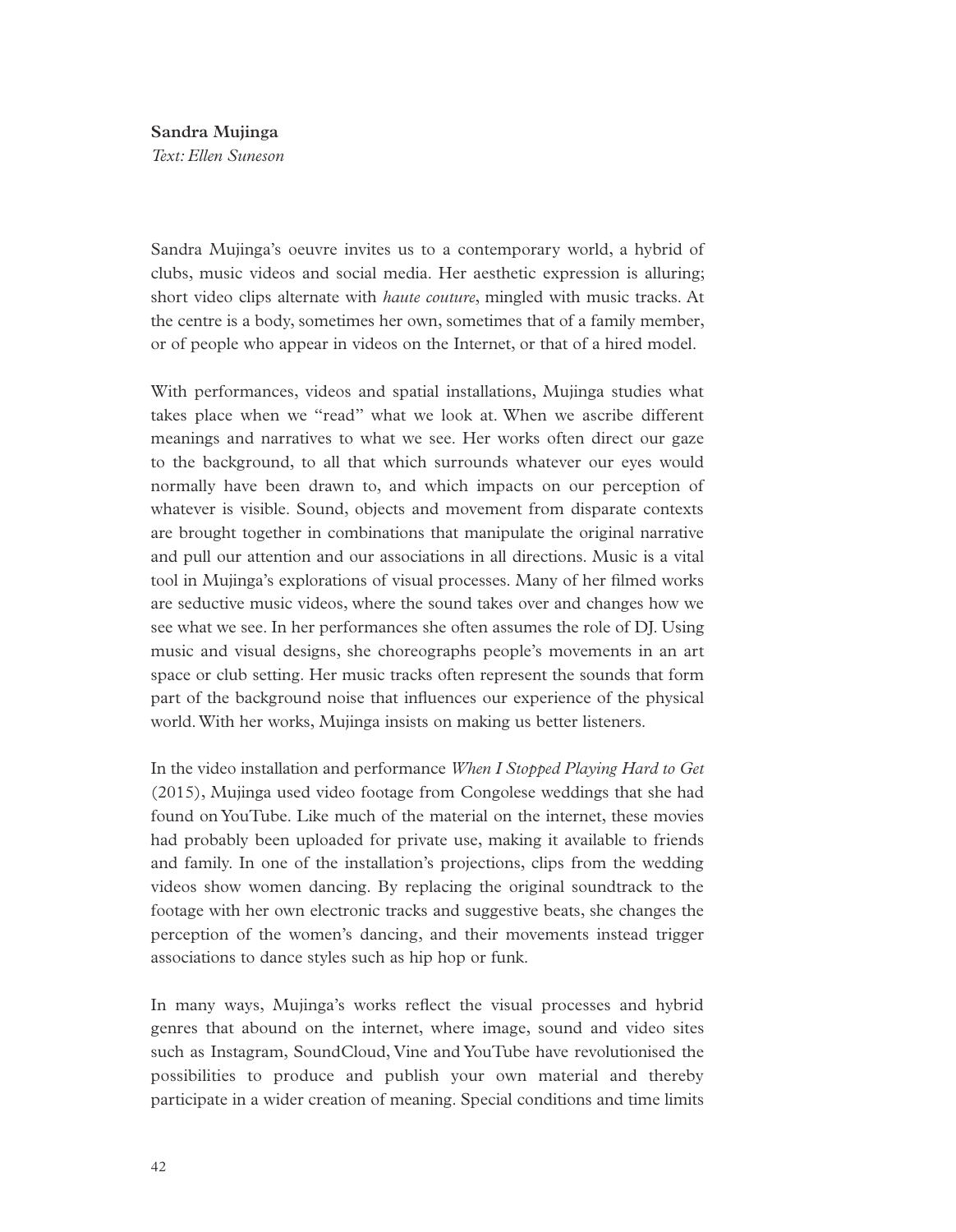prevail on these digital platforms, with regard to the type of data you can upload. In the video installation *I Gave the World a Word* (2016) Mujinga examines how the restrictions of the photo and video communities Instagram and Vine infuence the conditions of creativity and its reception.

Clips that are uploaded on these websites are formatted to comply with a rule limiting the video length to 15 or 6 seconds respectively. Moreover, users have to relate to the fact that clips will be shown as loops. These restrictions mean that the clips are easier to share on different platforms and thus can reach a wider audience. On the other hand, the format entails that the videos are compressed, which can easily result in a loss of their original meaning when they are seen out of context. In consequence, you as the creator have to accept that you will lose control of your video the moment you upload it on the internet, and that it can be used on social media by others in relation to entirely different types of narratives, and thus generate meanings other than those originally intended.

In *I Gave the World a Word* Mujinga has produced several pieces of music, each no longer than 15 seconds, to explore the feeting moments that create meaning in relation to the audience's perception and experience. The name of the work is a quote from an interview with Kayla Newman in the music magazine *The Fader*. Newman is famous for her video diary on the short-form video-sharing service Vine. Every day, she records short videos of herself with her mobile while she's in the passenger seat of her mother's car. In a six-second looped video clip, she studies her eyebrow shape complacently in the mobile camera, while saying, "We in this bitch. Finna get crunk. Eyebrows on feek. Da fuq." The clip went viral and spread to other social media. At the time of writing, her video has more than 38 million views. The phrase "on fleek", which means approximately "on point" or "cool", was not an established expression prior to Newman's Vine. After the video went viral, people have begun to use it increasingly. *I Gave the World a Word* examines the impact of Instagram and Vine formats on creativity and the construction of meaning. The encounter between corporations and grassroots movements engenders a new type of home turf, and thus raises new issues concerning authorship, consumption of arts, the private sphere, celebrity culture, censorship and ways of producing meaning.

Mujinga's performances and video works are rarely concerned with the specifc meanings attributed to various visual styles. On the contrary, her works scrutinise *the path* to creating meaning. How the combination of aesthetics, cultures, objects, bodies and sounds orient us towards different kinds of narratives. Her works highlight the potential of mastering the process